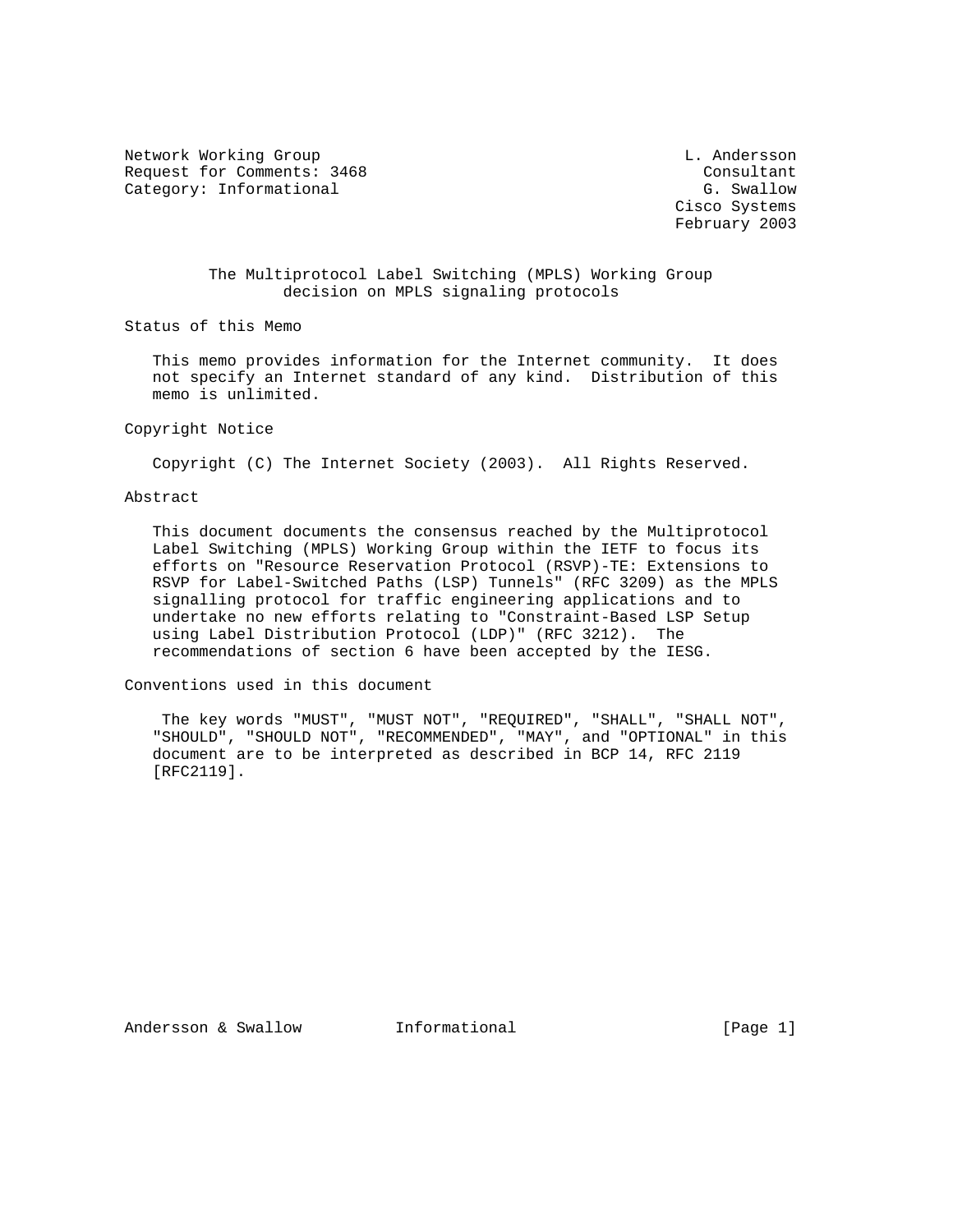Table of Contents

| 2.<br>$\overline{3}$ .<br>$4$ .<br>4 1<br>4.2<br>4.3<br>44<br>5.<br>6.<br>$7$ .<br>8 <sub>1</sub><br>9.<br>9 1<br>9 2<br>$1 \cap$ |  |                                                  |
|-----------------------------------------------------------------------------------------------------------------------------------|--|--------------------------------------------------|
|                                                                                                                                   |  |                                                  |
|                                                                                                                                   |  |                                                  |
|                                                                                                                                   |  |                                                  |
|                                                                                                                                   |  |                                                  |
|                                                                                                                                   |  | MPLS Working Group discussion  4                 |
|                                                                                                                                   |  |                                                  |
|                                                                                                                                   |  |                                                  |
|                                                                                                                                   |  | Relationship to other standards organizations  5 |
|                                                                                                                                   |  |                                                  |
|                                                                                                                                   |  |                                                  |
|                                                                                                                                   |  |                                                  |
|                                                                                                                                   |  |                                                  |
|                                                                                                                                   |  |                                                  |
|                                                                                                                                   |  |                                                  |
|                                                                                                                                   |  |                                                  |
|                                                                                                                                   |  |                                                  |
|                                                                                                                                   |  |                                                  |
|                                                                                                                                   |  |                                                  |

## 1. Introduction

## 1.1 Objectives of document

 This document documents the MPLS Working group consensus to continue to develop RFC 3209 [RFC3209] as the signalling protocol for MPLS signaling for Traffic Engineering applications.

 This document also documents the MPLS working group consensus to not undertake any new work related to RFC 3212 [RFC3212], e.g., there are no plans to progress RFC 3212 beyond proposed standard. No other actions are taken relative the document status of RFC 3212 [RFC3212] or RFCs that specify extensions to RFC 3212.

 Section 6 summarizes the consensus of the MPLS working group on this issue. This consensus has been accepted by the IESG. All other sections are documentation of the consensus process.

1.2 Nomenclature

 This document uses the term "CR-LDP related working group drafts" to refer to a group of Internet Drafts that specify changes or extensions to [RFC3212] and the term "CR-LDP related RFCs" to discuss the group of RFCs that specify the protocol and the applicability of [RFC3212].

Andersson & Swallow **Informational Informational** [Page 2]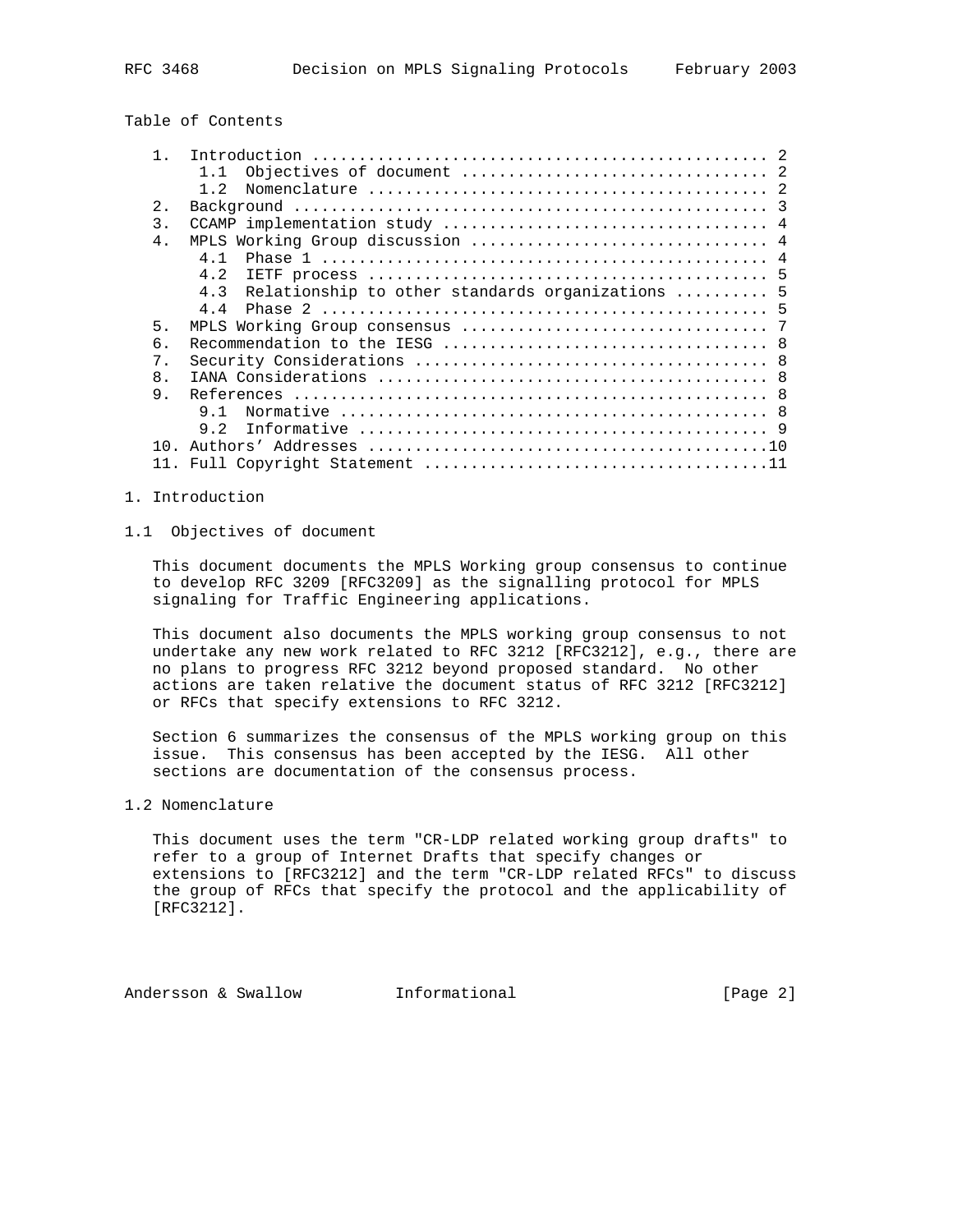The CR-LDP related working group drafts are:

- "Multi Protocol Label Switching Label Distribution Protocol Query Message Description" [QUERY]
- "Improving Topology Data Base Accuracy with Label Switched Path Feedback in Constraint Based Label Distribution Protocol [FEED]
- "Signalling Unnumbered Links in CR-LDP" [UNNUM]
- "Fault Tolerance for the Label Distribution Protocol (LDP)" [FT]
- "Generalized MPLS Signaling CR-LDP Extensions" [RFC3472] "Generalized Multi-Protocol Label Switching Extensions for SONET and SDH Control" [SONET]
- "Generalized MPLS Signalling Extensions for G.709 Optical Transport Networks Control" [G709]
- "Generalized Multiprotocol Label Switching Extensions to Control Non-Standard SONET and SDH Features" [SDH]
- CR-LDP related RFCs

 The CR-LDP related RFCs are: RFC 3212, "Constraint-Based LSP Setup using LDP" RFC 3213, "Applicability Statement for CR-LDP" RFC 3214, "LSP Modification Using CR-LDP"

 No further updates of the CR-LDP related RFCs, beyond their current statuses are planned within the MPLS Working Group.

2. Background

 Very early (1997) in the MPLS standardization it was clear that a protocol would be needed that would enable providers to setup LSPs that took other information (e.g., various QoS parameters) into account.

 Development of this type of signalling protocol took two different tracks:

- extensions to RSVP for setting up MPLS tunnels [RFC3209]
- extensions to LDP for setting constraint based LSPs [RFC3212]

 The motivation for the choice of protocol in both cases was straightforward. Extending RSVP-TE to do in an MPLS environment what it already was doing (handling QoS information and reserving resources) in an IP environment is comprehensible; you only have to add the label distribution capability. Extending a native MPLS

Andersson & Swallow **Informational** [Page 3]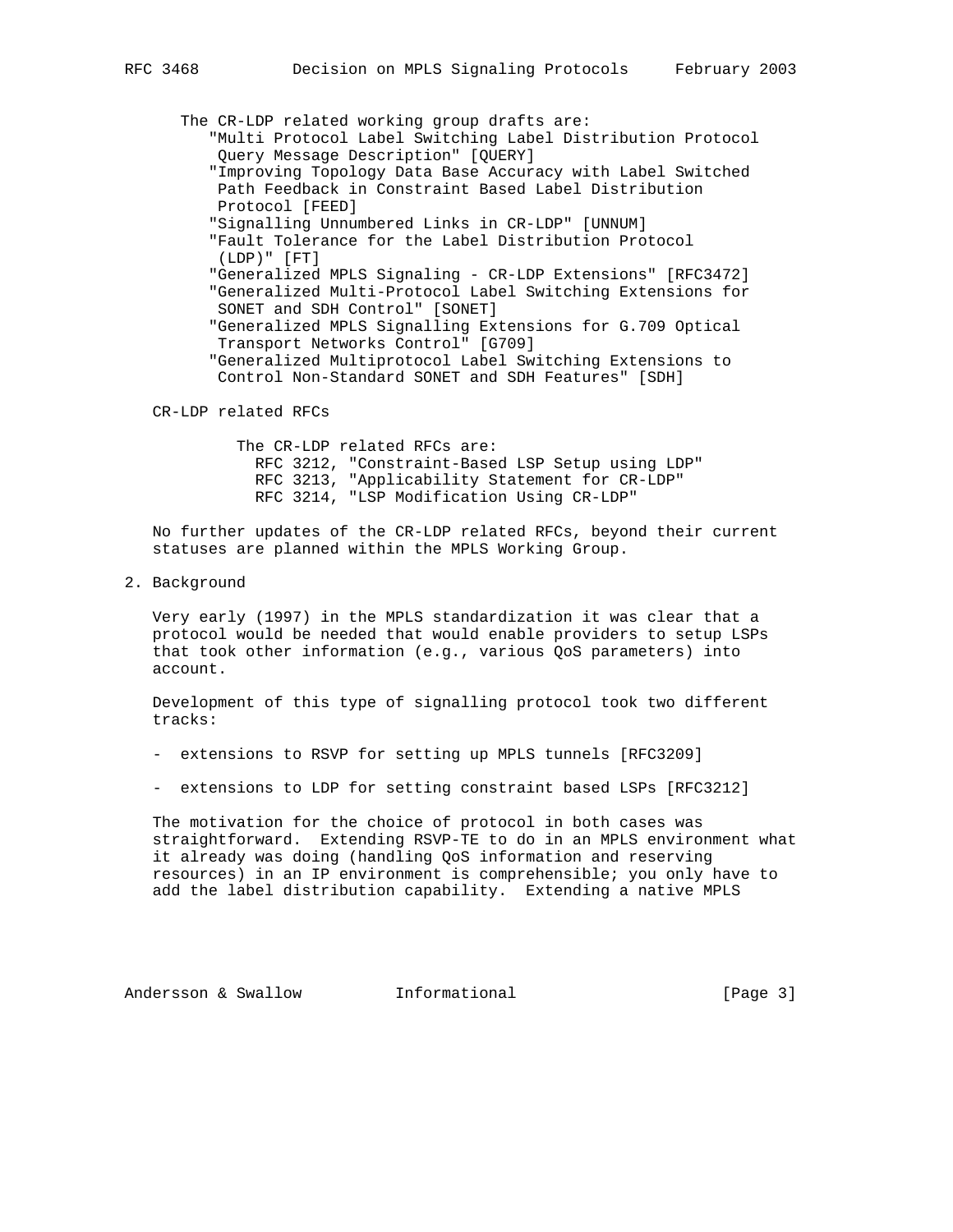protocol like LDP, which was designed to do label distribution, to handle some extra TLVs with QoS information is also not revolutionary.

 The MPLS group never reached a consensus on which way to go. Both protocols were progressed to proposed standard.

3. CCAMP implementation study

 An implementation survey of GMPLS implementations was published in June 2002 [GMPLS]. The survey includes responses from 22 different implementers. Twenty-one of 22 implementations include the GMPLS signalling based on [RFC3209], while only 3 include signalling based on [RFC3212].

- 4. MPLS Working Group discussion
- 4.1 Phase 1

 The GMPLS implementation report prompted questions asking if it was reasonable to have two different protocols for the same thing. The discussion was brought to the MPLS Working Group at the meeting in Yokohama in July 2002. After discussion at the meeting it was decided to "bring this to the list" and also invite comments from the other Sub-IP Area Working Groups.

The following question sent to the mailing lists:

 "As there are issues with having two similar standards (potentially diverging), and it generates duplicate work in several IETF working groups, the question was asked whether we should make CR-LDP informational (which still make it available and possible to work with) and progress only RSVP-TE on the standards track."

 The response to this question was largely positive, but some problems were immediately pointed out:

- there are non-IETF standards which reference RFC 3212. Taking CR-LDP off the standards track would cause un-necessary problems for those organizations and should be done only after co ordinating with those organizations
- there is, e.g., in RFC 2026 [RFC2026], no documented process according to which a document on the standards track may be move to a status that is non-standards track

Andersson & Swallow **Informational** [Page 4]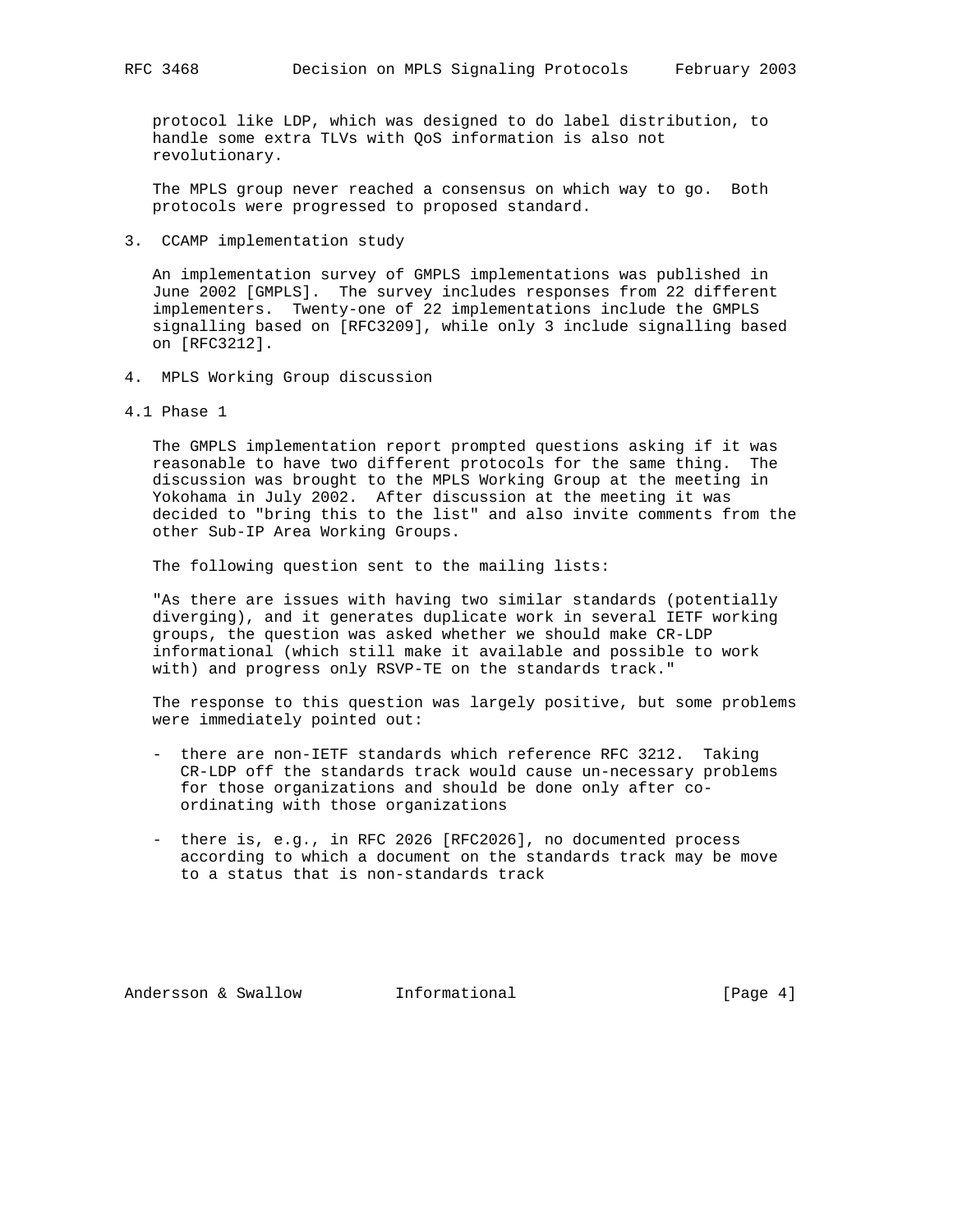Each of these arguments is by themselves strong and would have led to some reformulation of the proposal to move CR-LDP to informational. Moreover, in combination it was clear that the original proposal was not viable.

 On the other hand the support for doing additional development of CR-LDP as an IETF standards track alternative to RSVP-TE was extremely small.

## 4.2 IETF process

 The current IETF process for managing changes in RFC status does not include any information on how to move an existing standard track RFC to a non-standard track status, nor does it include a prohibition of such an action. It has been shown that such actions have been previously taken e.g., RFCs 2673 and 2874 were moved from Proposed Standard to Experimental. Though the cases are not exactly parallel to the MPLS signalling case it shows that the IETF and IESG are prepared to take such decisions given that the arguments are sufficiently strong.

## 4.3 Relationship to other standards organizations

 The relationship with other standard organizations is an important part of IETF work. We are dependent on their work and they make use of our technology; each organization has their own area of expertise. It is therefore necessary that both sides handle their standards documentation in such a way that no unnecessary updates or revisions are introduced simply by sloppy handling of documents.

 Consequently we need to keep CR-LDP referenceable, i.e., on the standards track, for the foreseeable future. The implication of this is not that we need to progress it further, or need to undertake further work in the area. One implication however is that standards organizations which reference the document, need to be notified of our decision so that they (at their own pace) can change their references to more appropriate documents. It is also expected that they will notify us when they no longer have a need to normative reference to CR-LDP.

# 4.4 Phase 2

 Based on the feed back from this first discussion the question to the working group were reformulated as:

 "Should the MPLS WG focus its efforts on a signalling protocol for traffic engineering applications on RSVP-TE, and hence the WG effort with CR-LDP be discontinued? This would not involve any change in

Andersson & Swallow Informational (Page 5)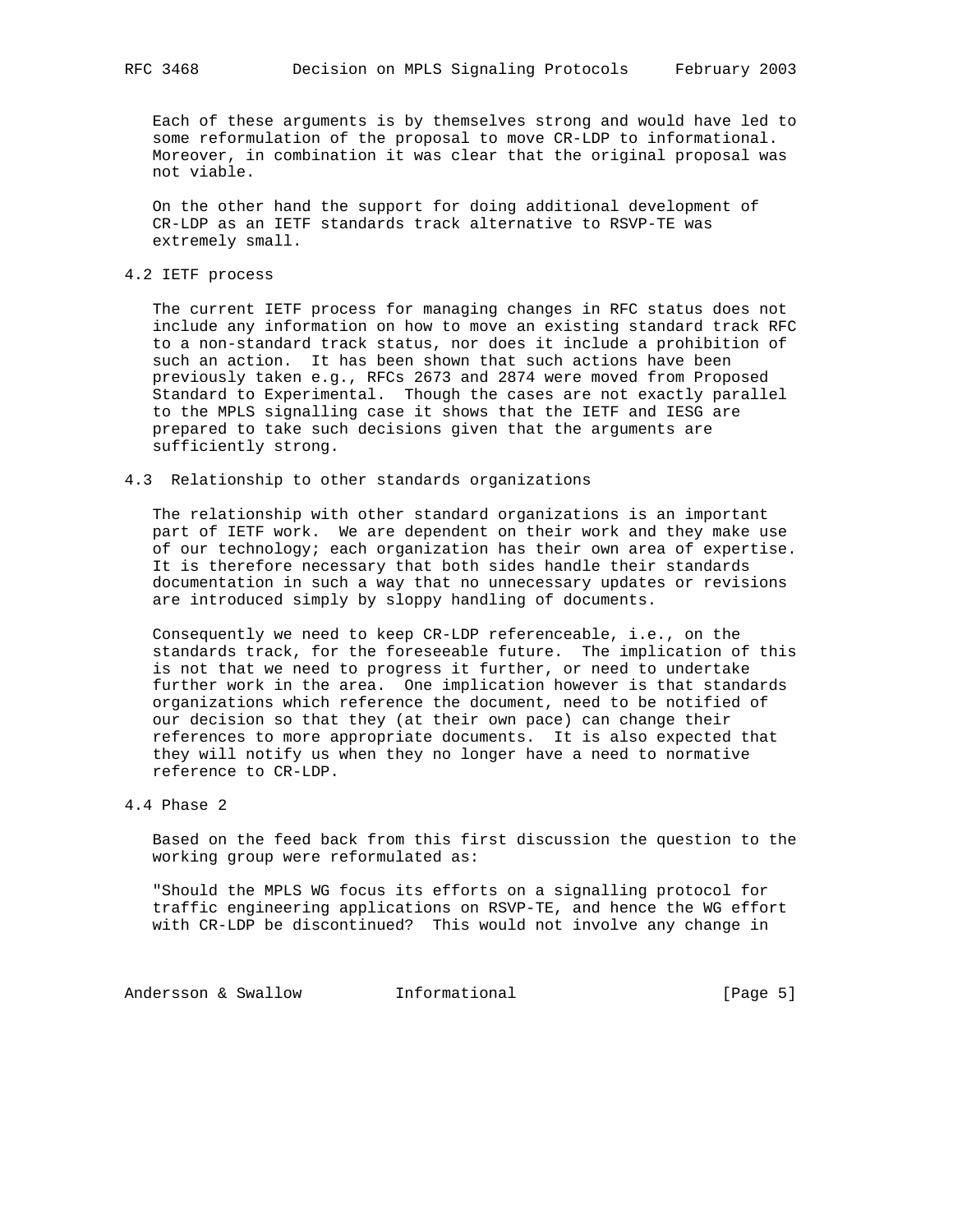document status for CR-LDP, nor would it hinder continued individual contributions in the CR-LDP space. It would involve a change in the MPLS WG charter to reflect this."

 It was pointed out that "nor would it hinder continued individual contributions" is too weak. We actually discourage, while it is not prohibited, continued work in the CR-LDP area. That is the whole point with taking this decision.

 It was also pointed out that while it is quite acceptable to not accept further working group documents, it would also be appropriate to take the existing CR-LDP related working group Internet Drafts through the process to proposed standard or informational as intended. This is applicable to the following documents, since much of the work has already been completed on them:

- in MPLS WG
- -- Multi Protocol Label Switching Label Distribution Protocol Query Message Description
- -- Improving Topology Data Base Accuracy with Label Switched Path
- -- Feedback in Constraint Based Label Distribution Protocol
- -- Signalling Unnumbered Links in CR-LDP

 -- Fault Tolerance for the Label Distribution Protocol (LDP) - in CCAMP WG

- -- Generalized MPLS Signaling CR-LDP Extensions
- -- Generalized Multi-Protocol Label Switching Extensions for SONET and SDH Control
- -- Generalized MPLS Signalling Extensions for G.709 Optical Transport Networks Control
- -- Generalized Multiprotocol Label Switching Extensions to Control Non-Standard SONET and SDH Features

 Some of the documents listed above are not in themselves extensions to CR-LDP, but in one way or another are deemed to be "equally applicable to CR-LDP". For those documents it will be fully appropriate to progress them beyond proposed standard in the future if they meet the requirements.

 RFCs that are extensions to CR-LDP, e.g., RFCs 3213 and 3214, will remain proposed standard documents.

 After this compromise was proposed a good consensus quickly formed supporting the proposal. Close to 90% of the people participating discussion said that they support or at least accept this outcome of the working group discussion.

Andersson & Swallow **Informational Informational** [Page 6]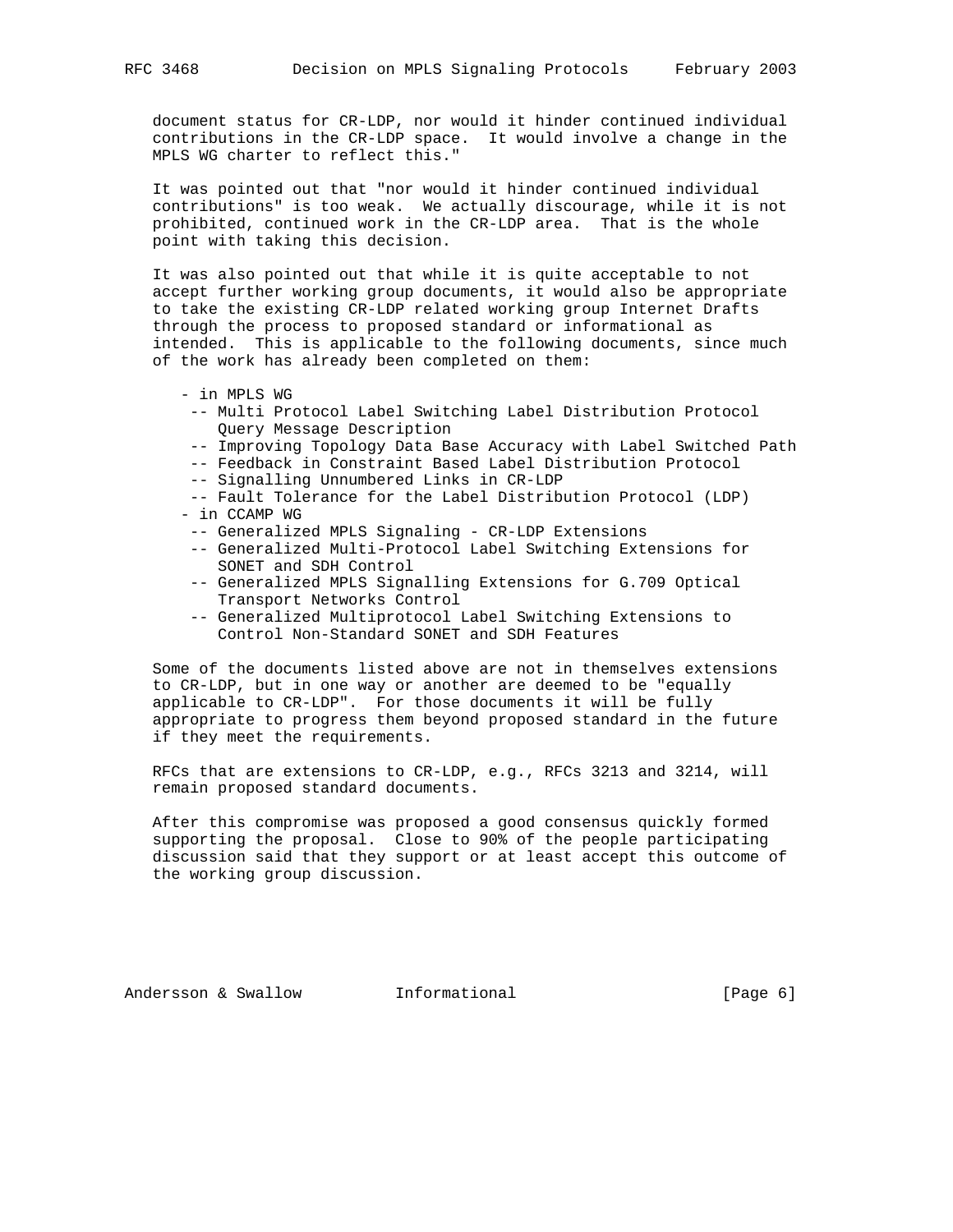#### 5. MPLS Working Group consensus

 In a message to the working group (date) the working groups chairs stated that consensus had been reached on:

- that the MPLS WG needs to focus its efforts on RSVP-TE (RFC 3209) as protocol for traffic engineering signalling.
- that the Working Group will undertake no new work related to CR-LDP.
- that the WG charter should be updated to reflect this.
- that the WG will recommend that CR-LDP (RFC 3212) remain a proposed standard.
- that the WG will recommend that RFCs 3213 and 3214, which are closely related to CR-LDP, remain proposed standard.
- that existing Working Group drafts related to or updating/changing CR-LDP will be progressed through the standards process to proposed standard or informational RFCs as appropriate.
- that "the existing cr-ldp working group documents" are:
	- -- Multi Protocol Label Switching Label Distribution Protocol Query Message Description
	- -- Improving Topology Data Base Accuracy with Label Switched Path Feedback in Constraint Based Label Distribution Protocol Signalling Unnumbered Links in CR-LDP
	- -- Fault Tolerance for the Label Distribution Protocol (LDP)
	- -- Generalized MPLS Signaling CR-LDP Extensions
	- -- Generalized Multi-Protocol Label Switching Extensions for SONET and SDH Control
	- -- Generalized MPLS Signalling Extensions for G.709 Optical Transport Networks Control
	- -- Generalized Multiprotocol Label Switching Extensions to Control Non-Standard SONET and SDH Features
- that the MPLS working group will take on no new Working Group documents related to CR-LDP.
- that the MPLS working group will entertain no efforts to promote CR-LDP beyond proposed standard.
- that individual contributions related to CR-LDP area are not prohibited, but discouraged.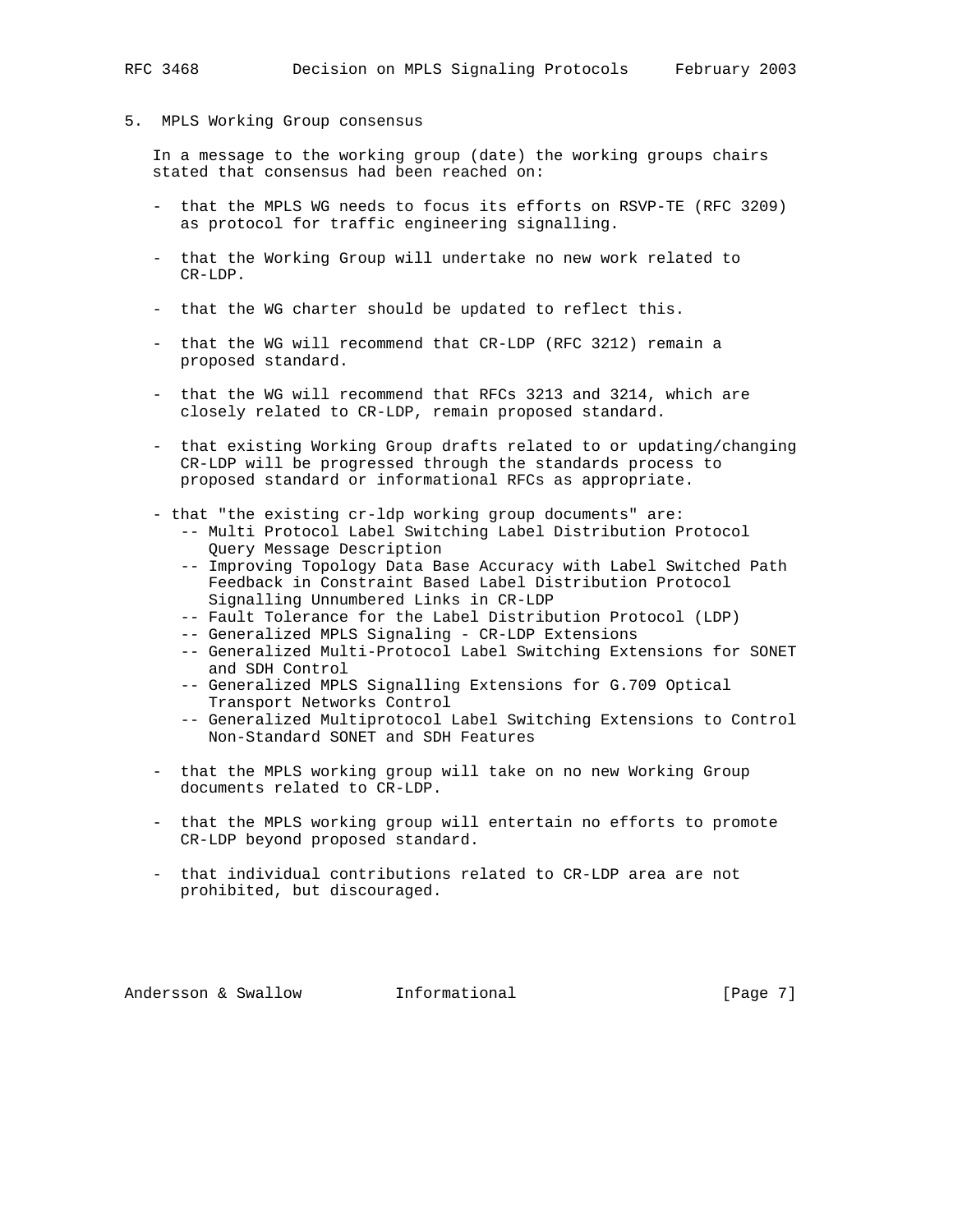- that a message will be sent to the relevant standards organizations notifying them of this change of focus on MPLS signalling protocols.
- 6. Recommendation to the IESG

 Based on the consensus in the MPLS working group we recommend the IESG to:

- confirm the MPLS Working Group consensus to undertake no new work on CR-LDP and focus on RSVP-TE as signalling protocol for traffic engineering applications for MPLS, as described in this document
- adopt as an IETF policy to refrain from entertaining work that intends to progress RFC 3212 or related RFCs beyond proposed standard
- adopt as an IETF policy to refrain from entertaining new working group documents that are extensions to RFC 3212
- review the IETF process with respect to management of documents that needs to be moved from standards track to any other status
- publish this document as Informational RFC
- 7. Security Considerations

 This document only discusses a refocusing of the MPLS Working Group work and consequently brings no new security considerations.

8. IANA Considerations

This document brings no IANA considerations.

- 9. References
- 9.1 Normative
	- [RFC2026] Bradner, S. "The Internet Standards Process -- Revision 3", BCP 9, RFC 2026, October 1996.
	- [RFC2119] Bradner, S. "Key words for use in RFCs to Indicate Requirement Levels", BCP 14, RFC 2119, March 1997.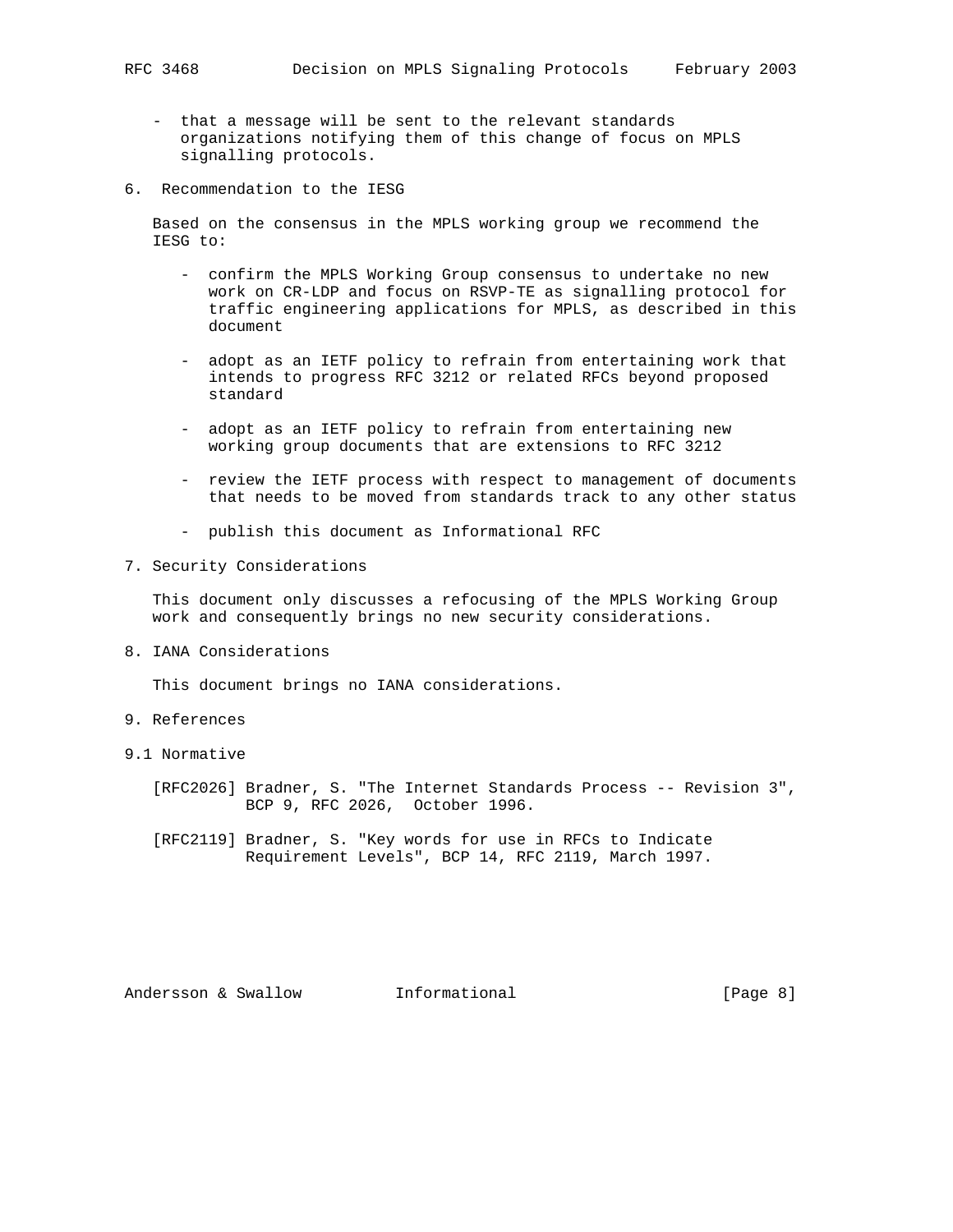- [RFC3212] Jamoussi, B., Ed., Andersson, R., Callon, R., Dantu, R., Wu, L., Doolan, P., Worster, T., Feldman, N., Fredette, A., Girish, M., Gray, E., Heinanen, J., Kitly, T. and A. Malis, "Constraint-Based LSP Setup using LDP", RFC 3212, January 2002.
- [RFC3209] Awduche, D., Berger, L., Gan, D., Li, T., Srinivasan, V. and G. Swallow, "RSVP-TE: Extensions to RSVP for LSP Tunnels", RFC 3209, December 2001.

## 9.2 Informative

- [RFC3213] Jamoussi, B., Ash, J., Girish, M., Gray, B. and G. Wright, "Applicability Statement for CR-LDP", RFC 3213, January 2002.
- [RFC3214] Jamoussi, B., Ash, J., Lee, Y., Ashwood-Smith, P., Fedyk, D., Shalecki, D. and L. Li, "LSP Modification Using CR-LDP" RFC 3214, January 2002.
- [RFC3472] Ashwood-Smith, P. and L. Berger, Eds., "Generalized Multi- Protocol Label Switching (GMPLS) Signaling Constraint-based Routed Label Distribution Protocol (CR-LDP) Extensions", RFC 3472, January 2003.
- [GMPLS] Rekhther, Y. and L. Berger, "Generalized MPLS Signaling - Implementation Survey", http://www.ietf.org/IESG/Implementations/ MPLS-SIGNALING-Implementation.txt, June 2002.
- [QUERY] Ashwood-Smith P. and A. Paraschiv, "Multi Protocol Label Switching Label Distribution Protocol Query Message Description", Work in Progress.
- [FEED] Jamoussi, B., et al., "Improving Topology Data Base Accuracy with LSP Feedback in CR-LDP", Work in Progress.
- [RFC3480] Kompella, K., Rekhter, Y. and A. Kullberg, "Signalling Unnumbered Links in CR-LDP (Constraint-Routing Label Distribution Protocol)", RFC 3480, February 2003.
- [RFC3479] Farrel, A., Ed., "Fault Tolerance for the Label Distribution Protocol (LDP)", RFC 3479, February 2003.
- [SONET] Mannie, E. and D. Papadimitriou, "Generalized Multiprotocol Label Switching Extensions for SONET and SDH Control", Work in Progress.

Andersson & Swallow **Informational Informational** [Page 9]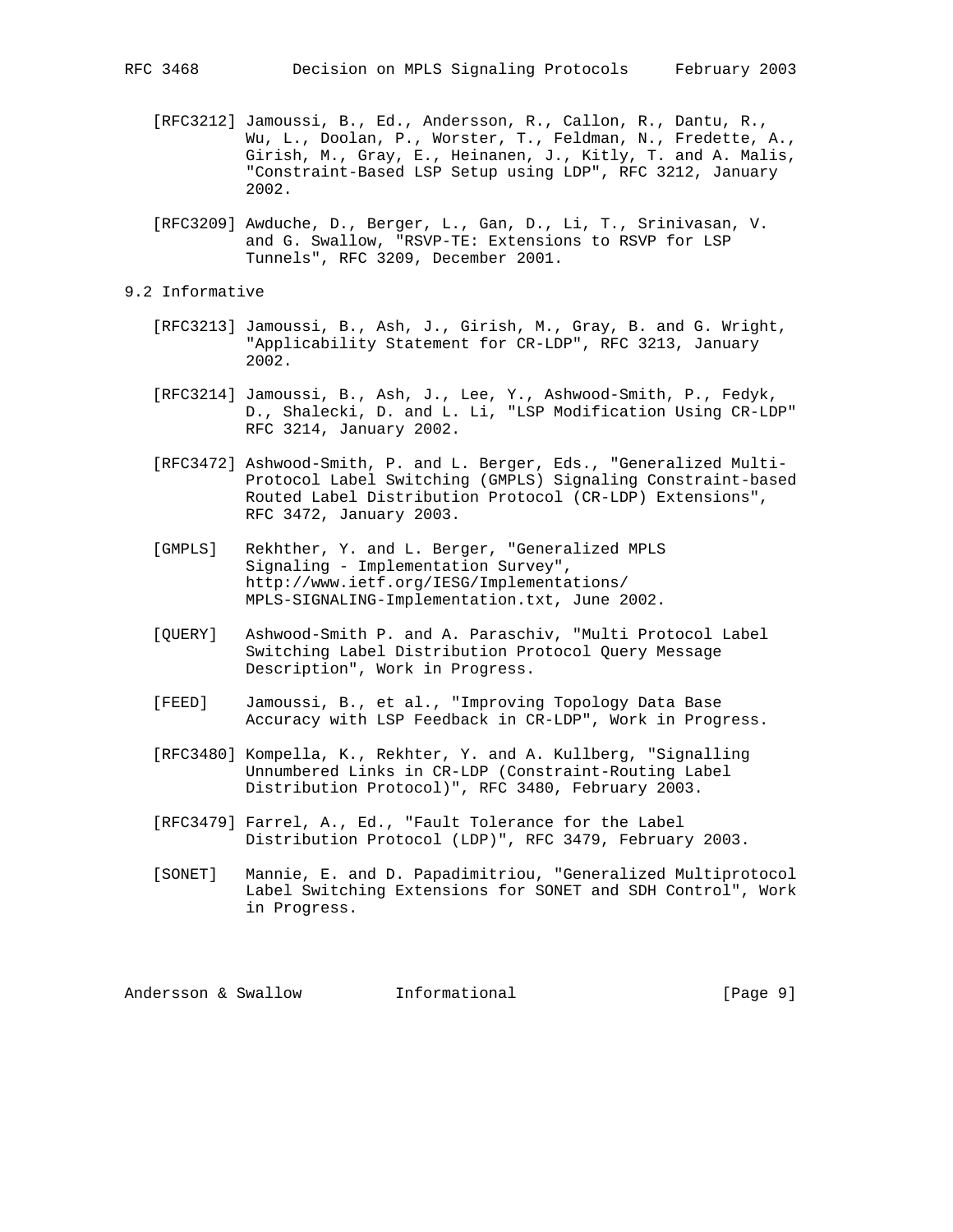- [G709] Papadimitriou, D., Ed., "Generalized MPLS Signalling Extensions for G.709 Optical Transport Networks Control", Work in Progress.
- [SDH] "Generalized Multiprotocol Label Switching Extensions to Control Non-Standard SONET and SDH Features" Work in Progress.
- 10. Authors' Addresses

Loa Andersson

EMail: loa@pi.se

 George Swallow Cisco Systems, Inc. 250 Apollo Drive Chelmsford, MA 01824

EMail: swallow@cisco.com